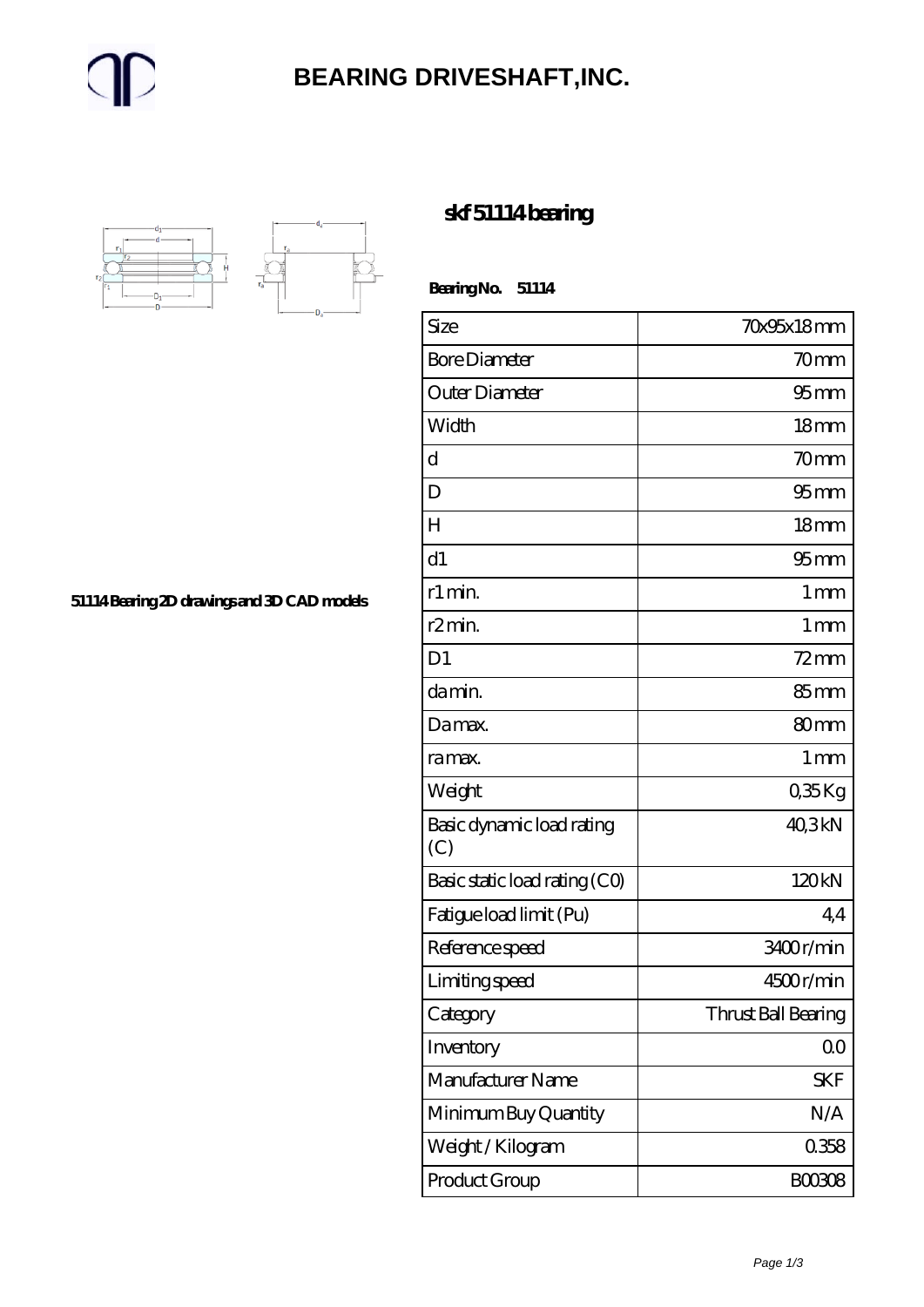# $\mathbb{P}$

### **[BEARING DRIVESHAFT,INC.](https://trendco-vick.com)**

| Rolling Element                        | <b>Ball Bearing</b>                                                                                                                                         |
|----------------------------------------|-------------------------------------------------------------------------------------------------------------------------------------------------------------|
| Thrust Bearing                         | Yes                                                                                                                                                         |
| Single or Double Direction             | Single Direction                                                                                                                                            |
| <b>Banded</b>                          | No                                                                                                                                                          |
| Cage Material                          | Steel                                                                                                                                                       |
| Precision Class                        | ABEC 1   ISO PO                                                                                                                                             |
| Component Description                  | Roller Assembly Plus<br>Raceways                                                                                                                            |
| <b>Other Features</b>                  | Single Row                                                                                                                                                  |
| Long Description                       | 70MM Bore 1; 72MM Bore<br>2, 95MM Outside Diameter;<br>18MM Height; Ball Bearing;<br>Single Direction; Not<br>Banded; Steel Cage; ABEC 1<br>ISO POPrecision |
| Inch - Metric                          | Metric                                                                                                                                                      |
| Category                               | Thrust Ball Bearings                                                                                                                                        |
| <b>UNSPSC</b>                          | 31171507                                                                                                                                                    |
| Harmonized Tariff Code                 | 8482.105008                                                                                                                                                 |
| Noun                                   | Bearing                                                                                                                                                     |
| Keyword String                         | <b>Ball Thrust</b>                                                                                                                                          |
| Manufacturer URL                       | http://www.skf.com                                                                                                                                          |
| Manufacturer Item Number               | 51114                                                                                                                                                       |
| Weight/LBS                             | 0788                                                                                                                                                        |
| Outside Diameter                       | 374 Inch   95 Millimeter                                                                                                                                    |
| Overall Height with<br>Aligning Washer | OInch   OMillimeter                                                                                                                                         |
| Height                                 | 0.709 Inch   18 Millimeter                                                                                                                                  |
| Bore 1                                 | 2.756Inch   70Millimeter                                                                                                                                    |
| Bore 2                                 | 2835Inch   72 Millimeter                                                                                                                                    |
| bore diameter:                         | 70mm                                                                                                                                                        |
| static load capacity.                  | 120kN                                                                                                                                                       |
| outside diameter:                      | 95 <sub>mm</sub>                                                                                                                                            |
| dynamic load capacity:                 | 40.3kN                                                                                                                                                      |
|                                        |                                                                                                                                                             |